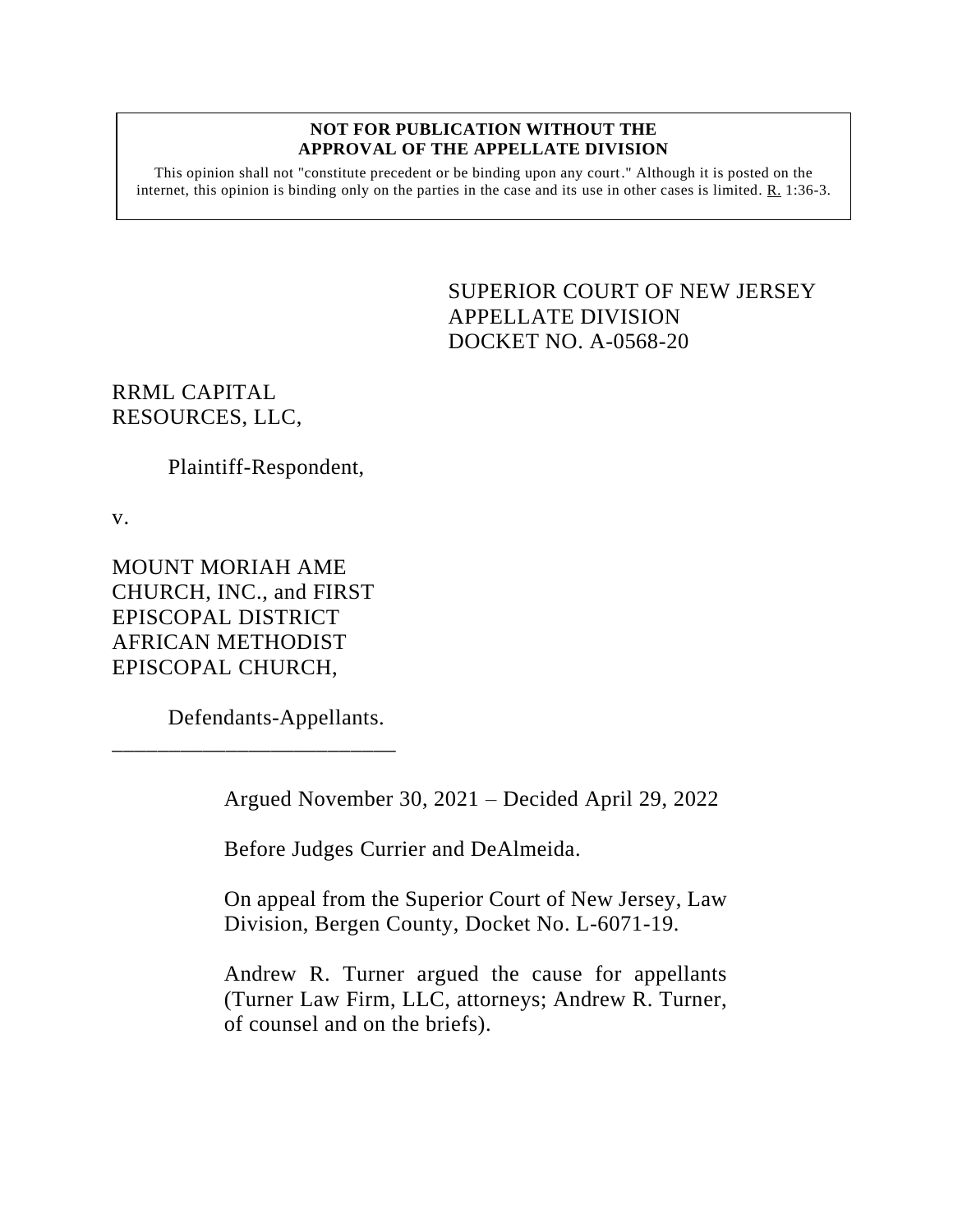Brian G. Hannon argued the cause for respondent (Norgaard, O'Boyle & Hannon, attorneys; Brian G. Hannon, on the brief).

## PER CURIAM

Defendants Mount Moriah AME Church, Inc. (Mount Moriah) and First Episcopal District African Methodist Episcopal Church (First Episcopal) appeal from two orders of the Law Division: (1) the September 11, 2020 order granting summary judgment to plaintiff RRML Capital Resources, LLC (RRML) in this breach of contract suit; and (2) the October 21, 2020 order denying defendants' motion for reconsideration. We affirm.

## I.

The following facts are established in the summary judgment record. RRML is a loan broker that assists clients with obtaining commercial financial agreements. Mount Moriah is a non-profit, religious organization that was seeking a \$12 million construction loan. First Episcopal is a conference of religious congregations.

On January 31, 2015, Mount Moriah executed a contract with RRML in which it agreed to pay a fee of 4.875% of the amount of any loan secured for it by RRML. Mount Moriah agreed that the fee "shall immediately become due and payable in full to RRML upon [Mount Moriah's] acceptance and execution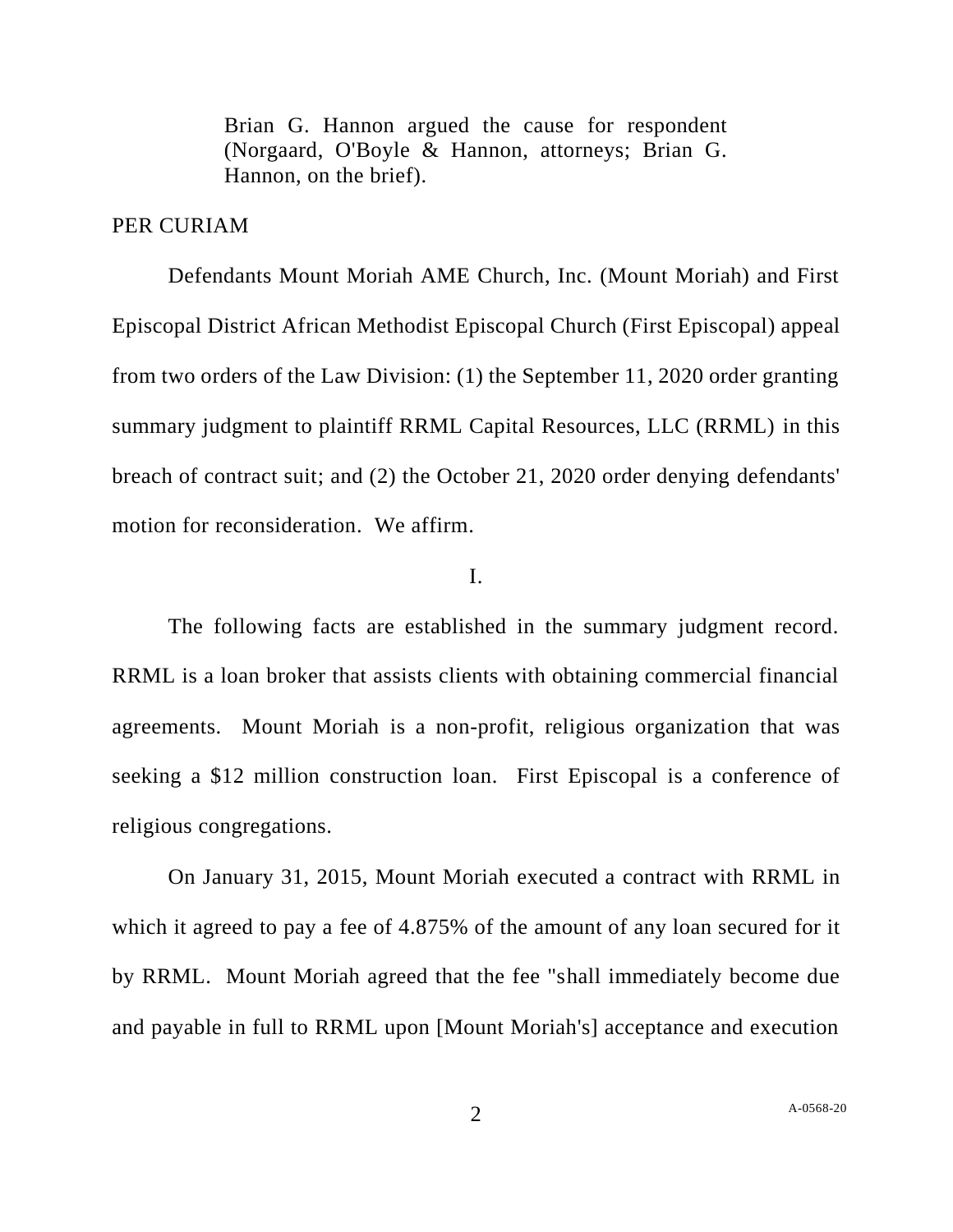of a written [l]oan [c]ommitment and/or [l]etter of [i]ntent or similar proposal" from the lender. First Episcopal guaranteed Mount Moriah's financial obligations under the agreement.

Defendants subsequently completed a loan application that RRML submitted to potential lenders while attempting to secure a loan for Mount Moriah. The application stated that Mount Moriah was not "a party to an outstanding judgment or any pending or threatened lawsuit or adverse claim."

On March 2, 2015, RRML secured a letter of interest from Crown Bank for a \$12 million loan to Mount Moriah. A week later, Mount Moriah executed the letter of interest, which set forth the terms of the loan. Pursuant to the parties' agreement, RRML is entitled to a \$585,000 fee for securing the Crown Bank letter of interest. RRML subsequently learned that Mount Moriah had been a defendant in a foreclosure action for three years. Based on Mount Moriah's involvement in the foreclosure and its failure to disclose that involvement on its loan application, Crown Bank rescinded the term sheet.

Despite this setback, RRML continued to work with Mount Moriah to obtain a loan. RRML secured two additional letters of interest from lenders, each for a \$12 million loan. Each of those letters of interest entitled RRML to a \$585,000 fee under its agreement with Mount Moriah.

3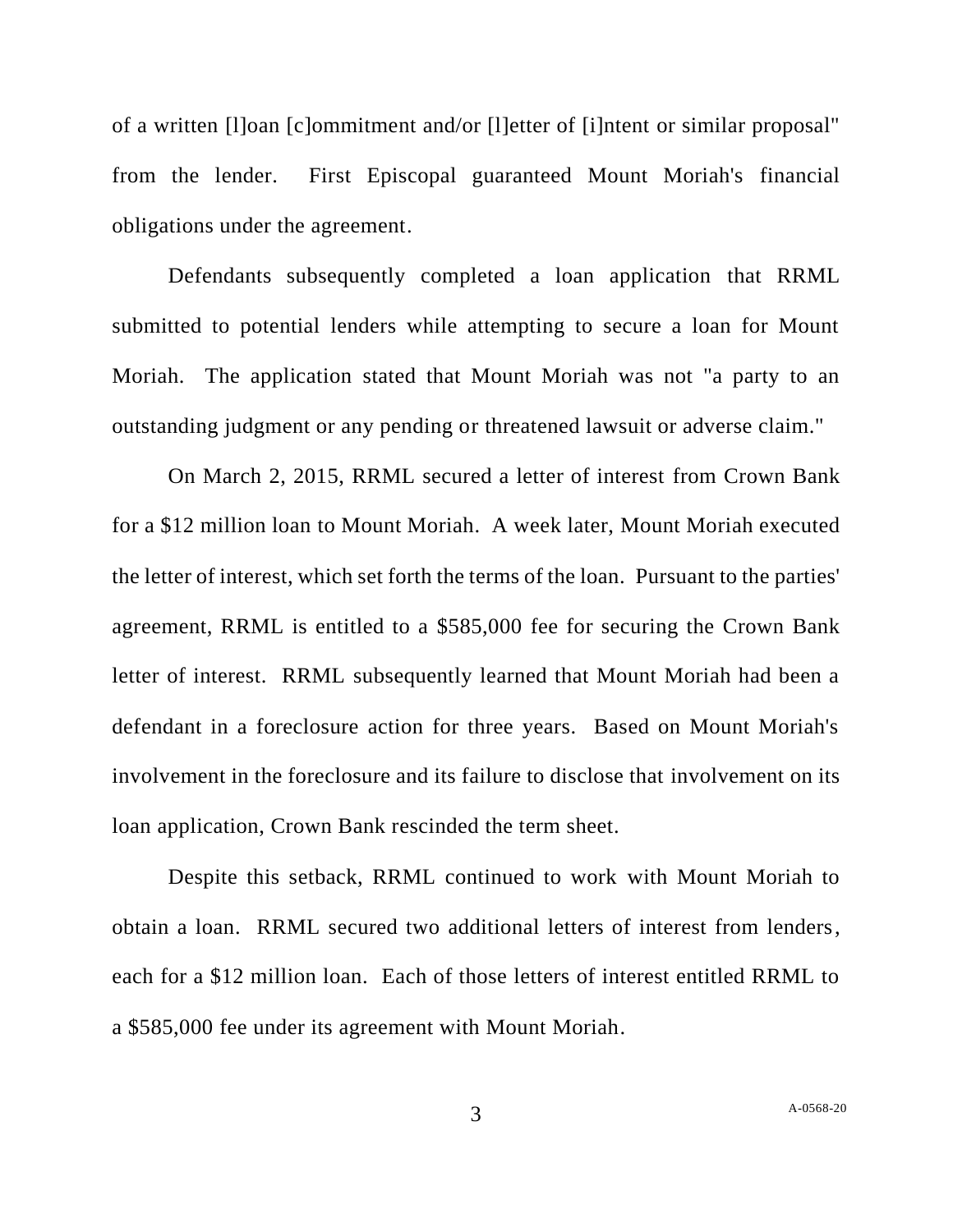Mount Moriah acknowledged its indebtedness to RRML for obtaining the March 2, 2015 letter of interest. In April 2017, Mount Moriah sent a letter to RRML stating that "this is our official notice of an approved remittance of ... USD 50,000.00 . . . to be credited towards the outstanding balance of RRML's fee under the duly executed contract between our companies." The letter indicated that Mount Moriah would make \$10,000 monthly payments toward the fee. Mount Moriah defaulted on the monthly payments in June 2018, restarted payments in November 2018, and again defaulted on the payments in June 2019. In total, Mount Moriah paid RRML \$280,000 toward the fee. RRML's written demands for payment of the remaining \$305,000 went unanswered.

RRML filed a complaint in the Law Division against Mount Moriah alleging breach of contract, unjust enrichment, and breach of the covenant of good faith and fair dealing for failing to pay the remainder of the fee. RRML also named First Episcopal as a defendant, alleging guarantor liability.

On March 30, 2020, about a month before the close of discovery, defendants' counsel moved for leave to withdraw. On April 14, 2020, the court granted the motion, giving defendants thirty days to obtain new counsel. Sometime in mid-June 2020, defendants retained Frank A. Blandino as its new counsel. Blandino, however, did not file a notice of appearance with the court.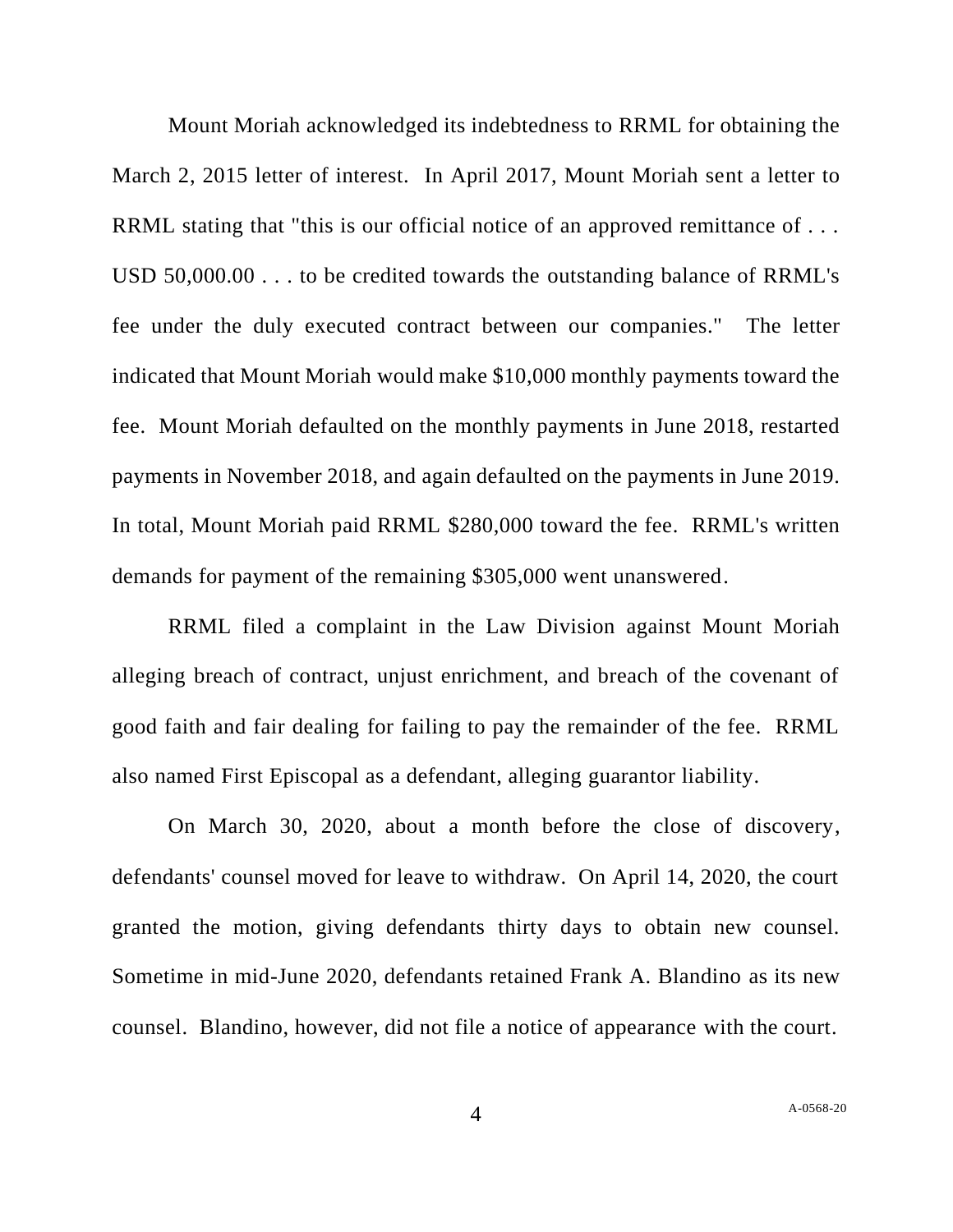On July 24, 2020, RRML moved for summary judgment. The motion was returnable on August 28, 2020. Once notified of defendants' retention of Blandino, RRML agreed to his request for a two-week adjournment of the return date of the motion to September 11, 2020. Defendants, however, did not file opposition to the motion prior to the return date.

On September 11, 2020, the trial court entered an order granting summary judgment to RRML on each count of the complaint. At that time, the court did not issue findings of fact or conclusions of law. The order states that the motion was unopposed and awards RRML \$305,000 in damages, plus interest, costs, and "reasonable attorney's fees." The order does not specify the amount of attorney's fees awarded to RRML.

Also on September 11, 2020, Blandino filed a notice of appearance on behalf of defendants and faxed to the court a letter dated August 26, 2020. The letter noted RRML's consent to adjourn the return date of its motion to September 11, 2020 and requests an additional forty-five-day adjournment without RRML's consent. There is no evidence in the record that the letter was faxed to the court or filed electronically on August 26, 2020 or at any time prior to September 11, 2020. RRML's counsel denies having received a copy of the letter prior to September 11, 2020.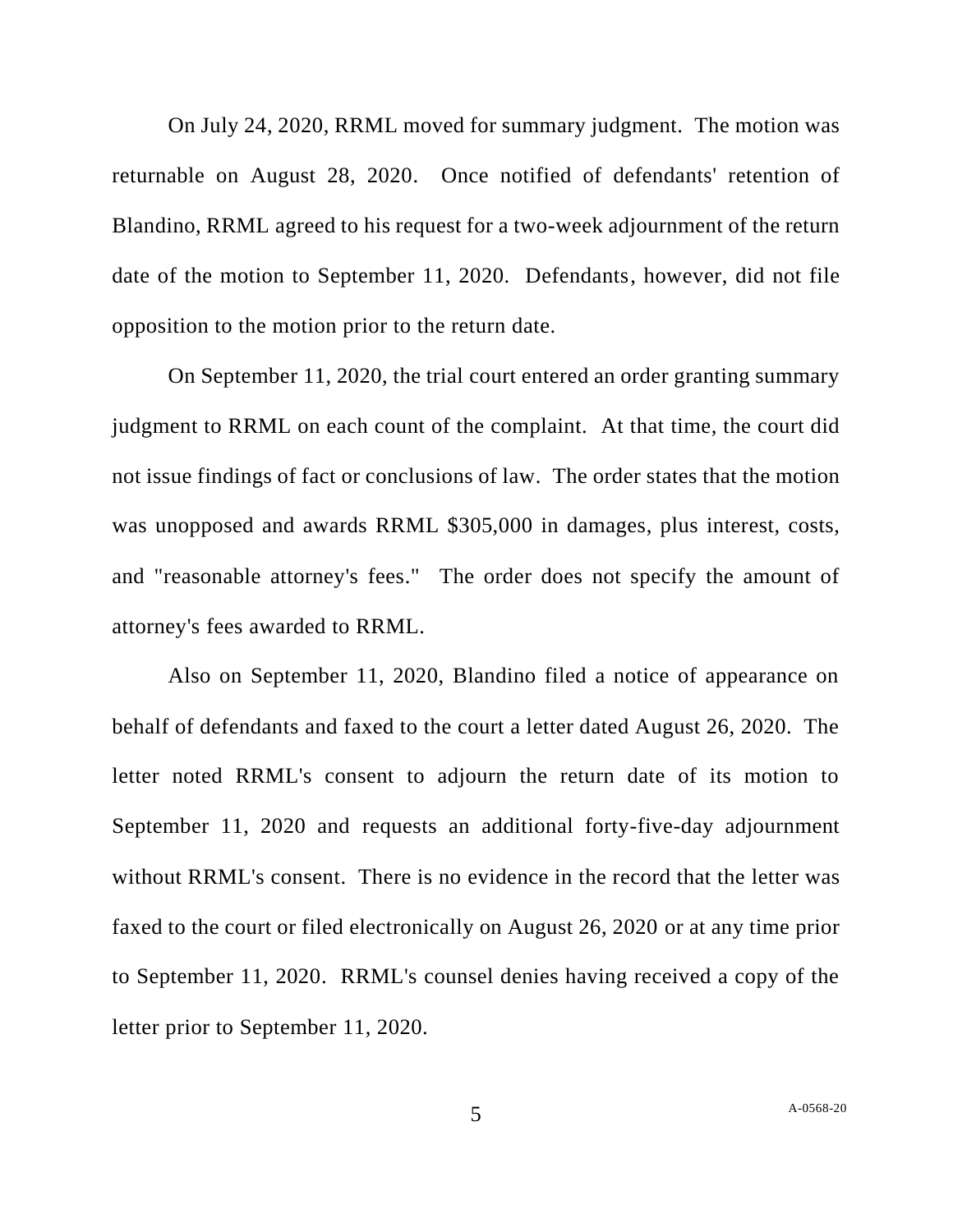On September 16, 2020, Blandino filed a letter with the court in which he stated, "I reiterate my August 26, 2020 request (copy attached) for a forty-five (45) day adjournment of [p]laintiff's motion, so I may properly defend same." In the September 16, 2020 letter, Blandino stated that when he verbally confirmed RRML's agreement to a two-week adjournment of the motion with the judge's law clerk he "also requested the forty-five (45) day adjournment to provide sufficient time to review the client[s'] file and prepare a proper defense to [p]laintiff's motion." Blandino continued:

> I submitted my August 26, 2020 initial request via facsimile as I was on vacation in West Virginia with minimal to no [I]nternet access. Upon my return from vacation, I received news of the death of a family member on Friday morning, August 28, 2020 . . . . After my bereavement period and not receiving a response to my August 26, 2020 request for a forty-five (45) day adjournment, I re-submitted my August 26, letter (marked 2nd Request) via the NJCourts e-filing system on September 11, 2020.

On September 30, 2020, defendants moved for reconsideration of the September 11, 2020 order and restoration of the matter to the trial calendar. In support of the motion, Blandino submitted a certification repeating the substance of his September 16, 2020 letter. The motion was also supported by an affidavit of H. William Rutherford, III, in which he opines that the March 2, 2015 letter of interest was fraudulently issued by a principal of RRML or his agents in order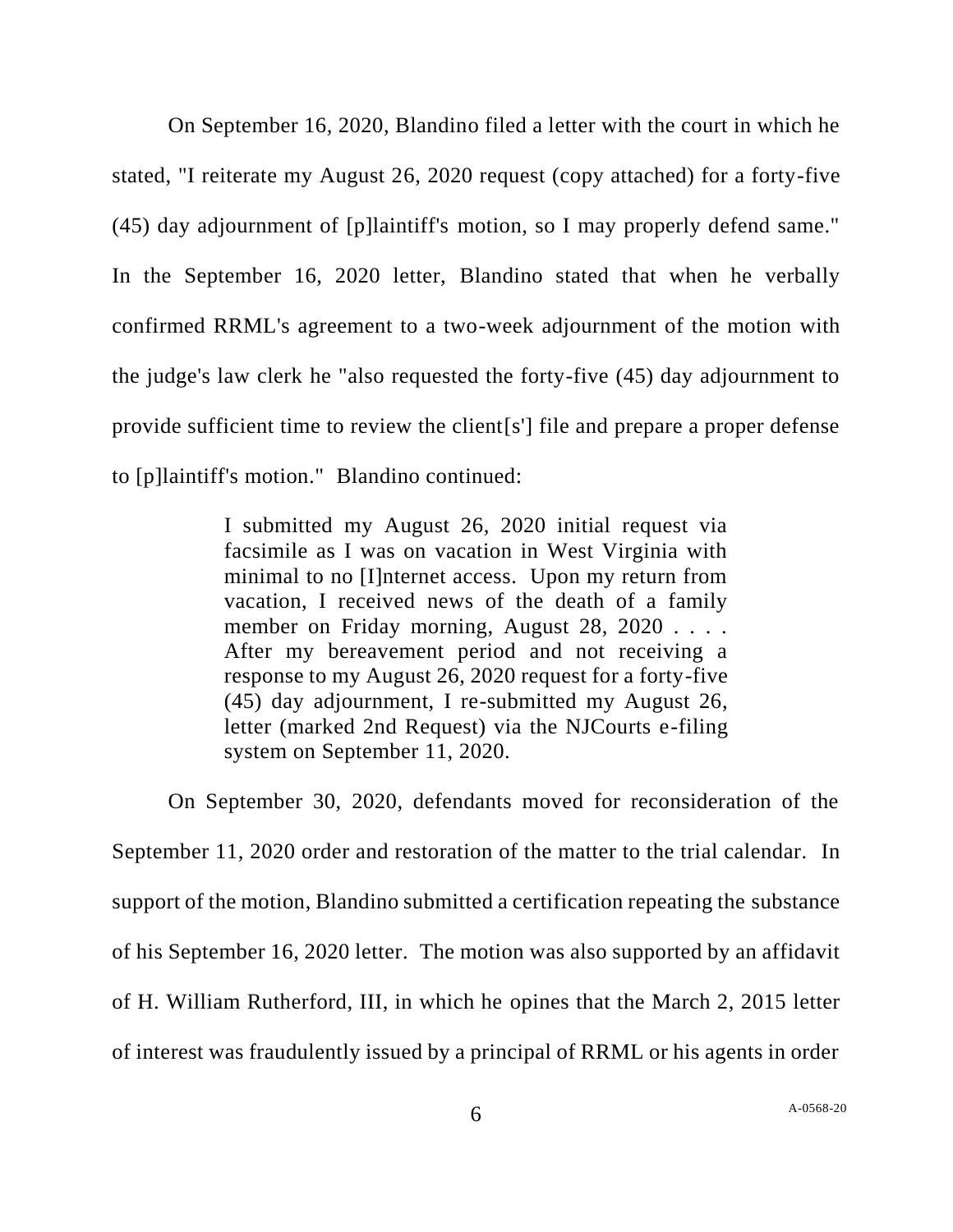to falsely secure RRML's fee under the agreement. During discovery, defendants did not identify Rutherford as a person with knowledge of facts relevant to RRML's claims or as an expert on whom they intended to rely. Defendants made additional arguments, including that a letter of interest was insufficient to entitle RRML to a fee under the agreement and that RRML was not licensed in New York State, where Mount Moriah is located, to provide the services contemplated by the agreement. RRML opposed the motion.

On October 21, 2020, the trial court issued an oral opinion. The court first made findings of fact and conclusions of law with respect to the September 11, 2020 order granting summary judgment. The court found the parties entered into a contract, RRML fulfilled its obligations under the agreement, and Mount Moriah acknowledged that it owed RRML a \$585,000 fee, but breached the contract by failing to pay the full amount due. In addition, the court concluded that First Episcopal, as guarantor of Mount Moriah's obligations, is responsible for Mount Moriah's \$305,000 debt to RRML.

With respect to defendants' motion for reconsideration, the court concluded that it did not act in a palpably incorrect manner by not adjourning the return date of RRML's motion an additional forty-five days. The court found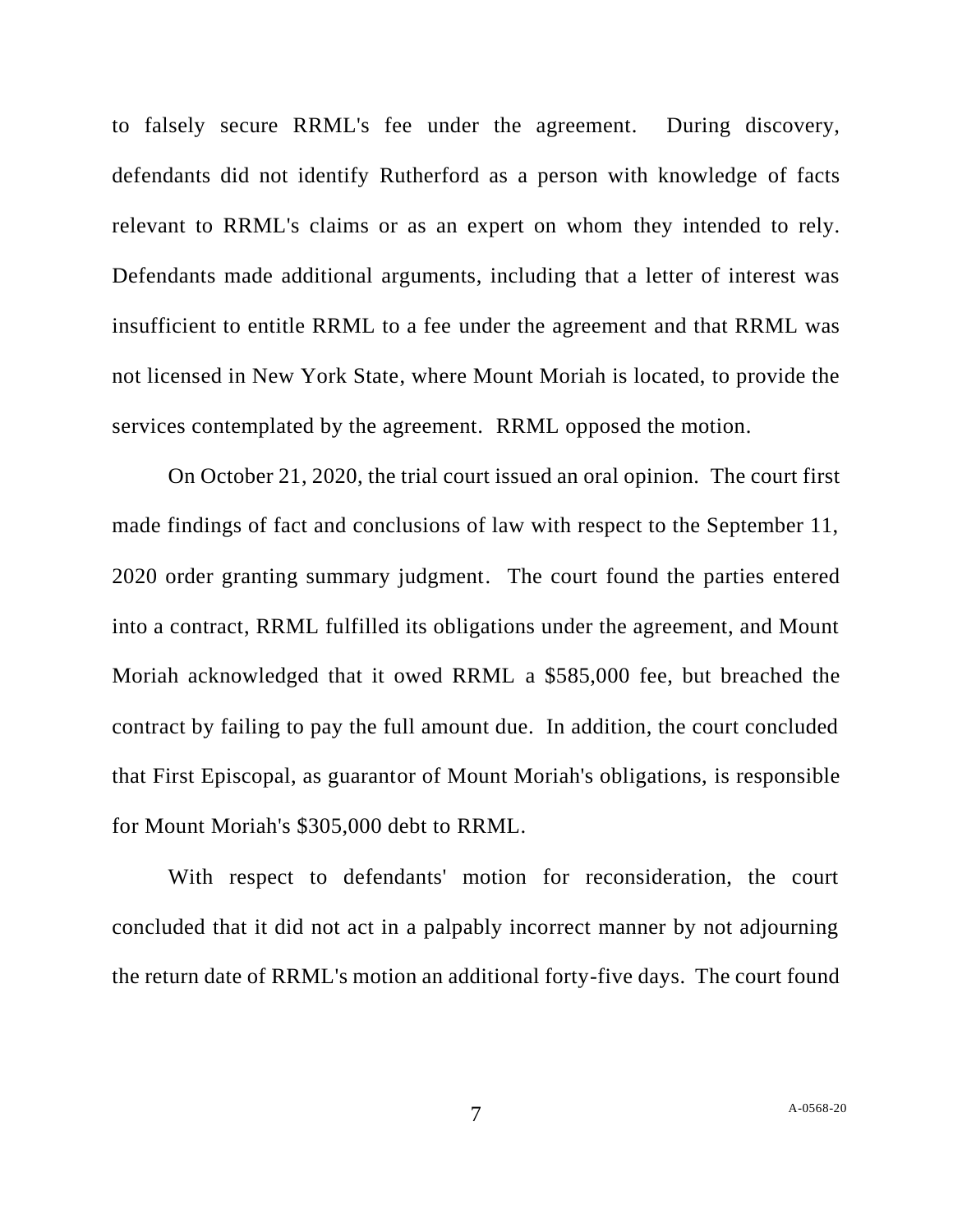that Blandino produced no evidence that he faxed the August 26, 2020 letter requesting the additional adjournment to the court prior to September 11, 2020.

In addition, the court held that even if the letter had been faxed to the court on August 26, 2020, it should have been evident to Blandino that the court had not granted the additional adjournment. Defendants produced no evidence Blandino took any steps to confirm that the additional adjournment, to which RRML had not consented, had been granted until September 11, 2020, the date to which the motion had been adjourned with consent. The court concluded it was inappropriate for defendants to request an adjournment of a motion on its return date, particularly given that the motion, which was originally filed in July 2020, had already been adjourned to September at defendants' request.

Finally, the court concluded defendants' motion was substantively deficient. The court found that defendants were precluded from relying on both the Rutherford affidavit and the theory that the March 2, 2015 letter of interest was fraudulent, even if both had been presented in opposition to RRML's summary judgment motion in a timely fashion. As the court explained,

> Mr. Rutherford is a nonparty to this litigation whose name was never disclosed to the plaintiff and who plaintiff never had an opportunity to ask for an expert report or depose or anything of that nature and whose expertise or knowledge have never even been verified.

8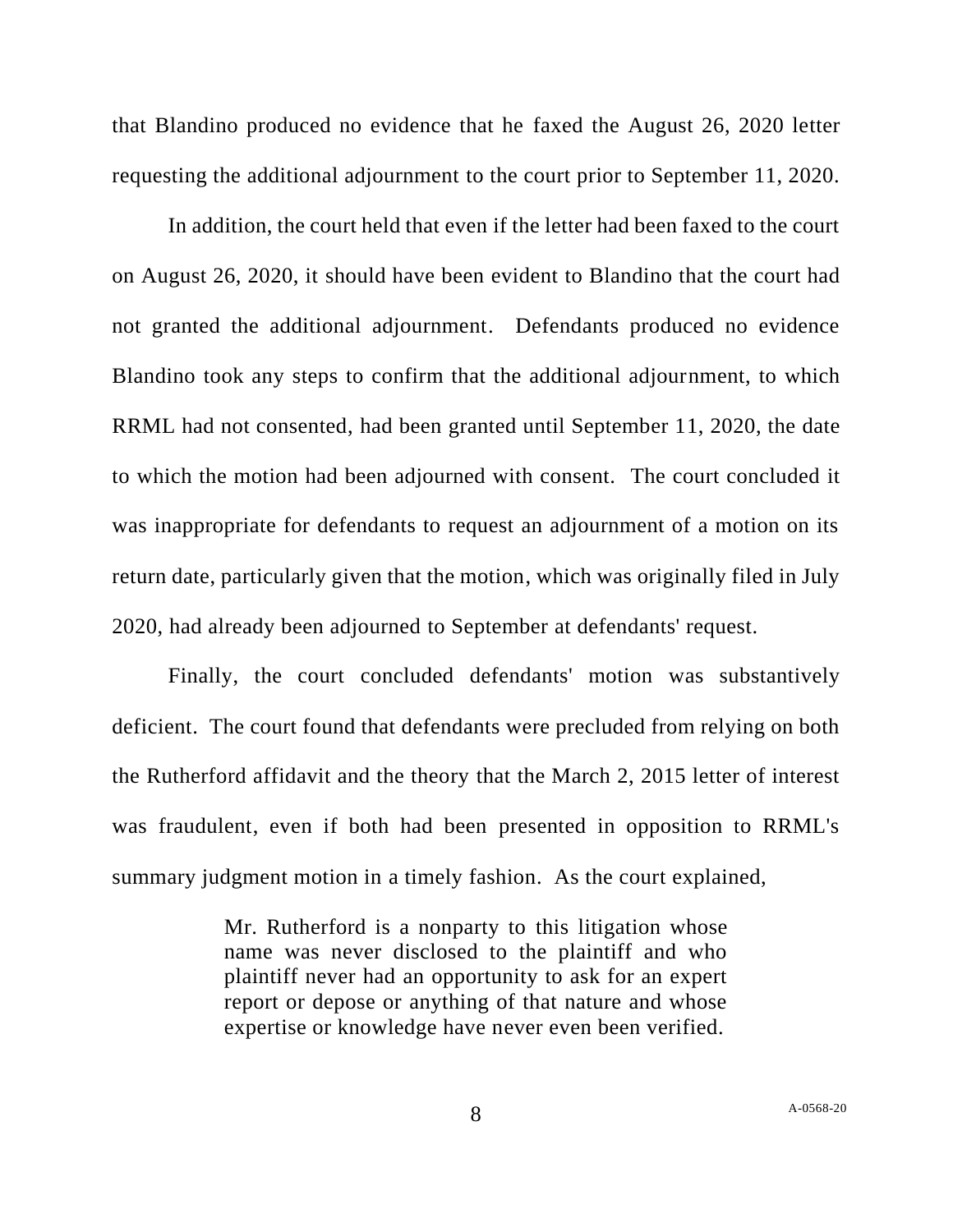. . . .

Through Mr. Rutherford's certification the defendants claim for the very first time, and this is very significant to this [c]ourt, this is on a motion for reconsideration, the defendants are claiming for the first time that RRML fraudulently prepared documents to the defendants in an attempt to earn a fee and one was not actually earned.

[T]his theory is unsupported by evidence and has never been raised by the defendants since it [sic] filed its [sic] answer in this case. There is nothing in the record to support this . . . claim . . . .

. . . .

Now, [fourteen] months after the commencement of this action, and five months after the end of . . . discovery . . . the defendants for the first time through an unknown and undisclosed witness whose qualifications really are not known at all, question the authenticity with no evidence of any kind of the March 2nd, 2015 letter[] of interest.

The court also found that if it had considered the Rutherford affidavit, it

still would have granted summary judgment to RRML. The court held that "the

certification ignores important facts[,]" including

[i]n connection with the [letter of interest] the defendants were required to make payment to Crown Bank in the amount of  $$40,500...$  This [c]ourt has seen a copy of this payment because it was attached to [a] certification . . . . This . . . check was made out to Crown Bank.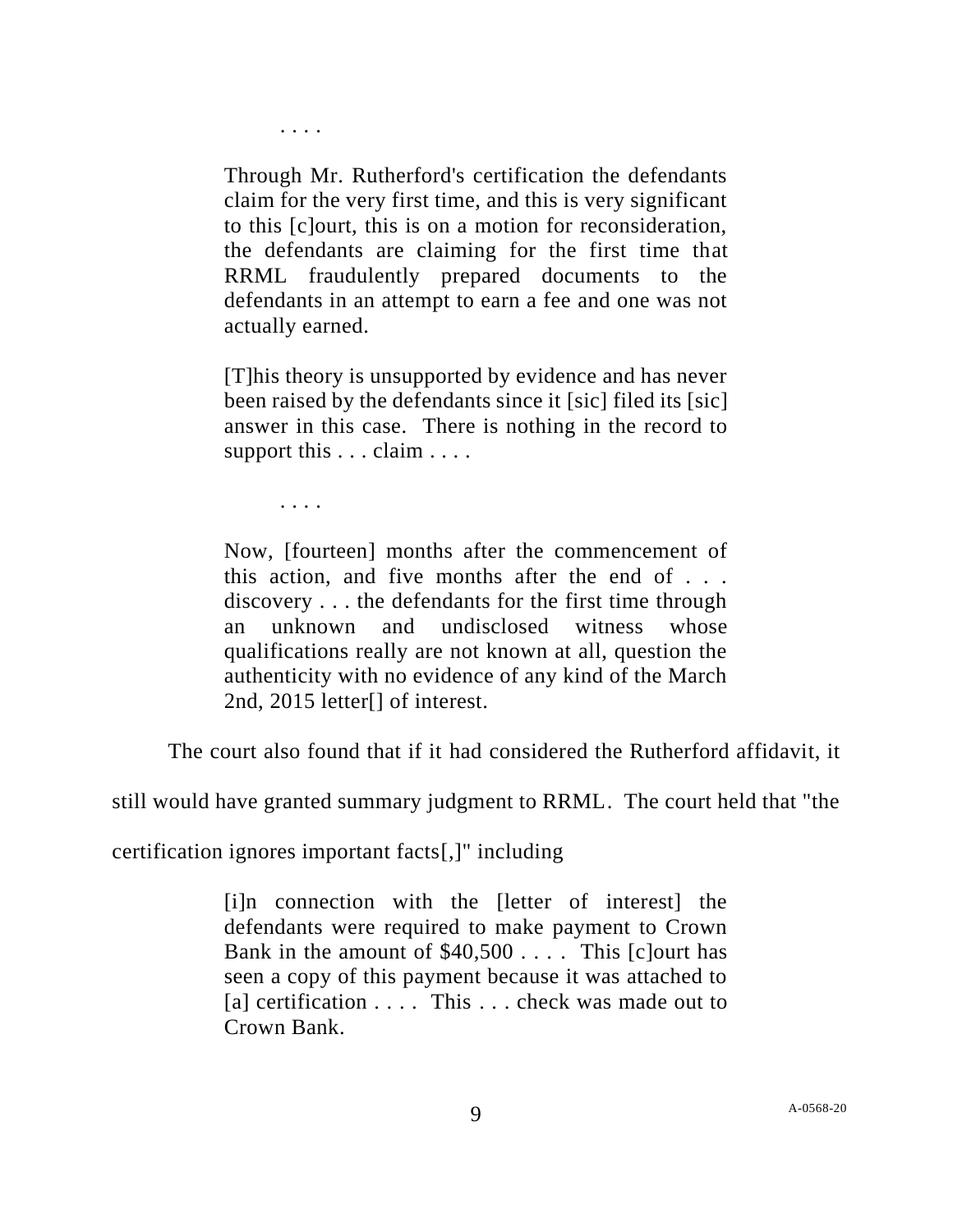Nowhere in the defendants['] papers do they argue that the payment was fraudulently kept by the plaintiff or that the check was not received by Crown Bank.

. . . .

Furthermore, the certification of Mr. Rutherford and the arguments raised by defendants ignore that the [letter of interest] issued on March 2nd, 2015, was not the only letter of interest that the plaintiff acquired for the defendants. . . . [T]he plaintiff worked with the defendants and continued [its] efforts to obtain three letters of interest for the defendants . . . .

The[] two additional letters of interest have never been disputed by the defendants.

. . . .

[U]pon the issuance of each letter of interest the plaintiff was due its fee and the defendants do not argue against that.

The court found no other grounds on which to reconsider its prior order. An

October 21, 2020 order memorializes the court's decision.

This appeal follows. Defendants argue that genuine issues of material fact

preclude entry of summary judgment and the court abused its discretion when it

denied their motion for reconsideration.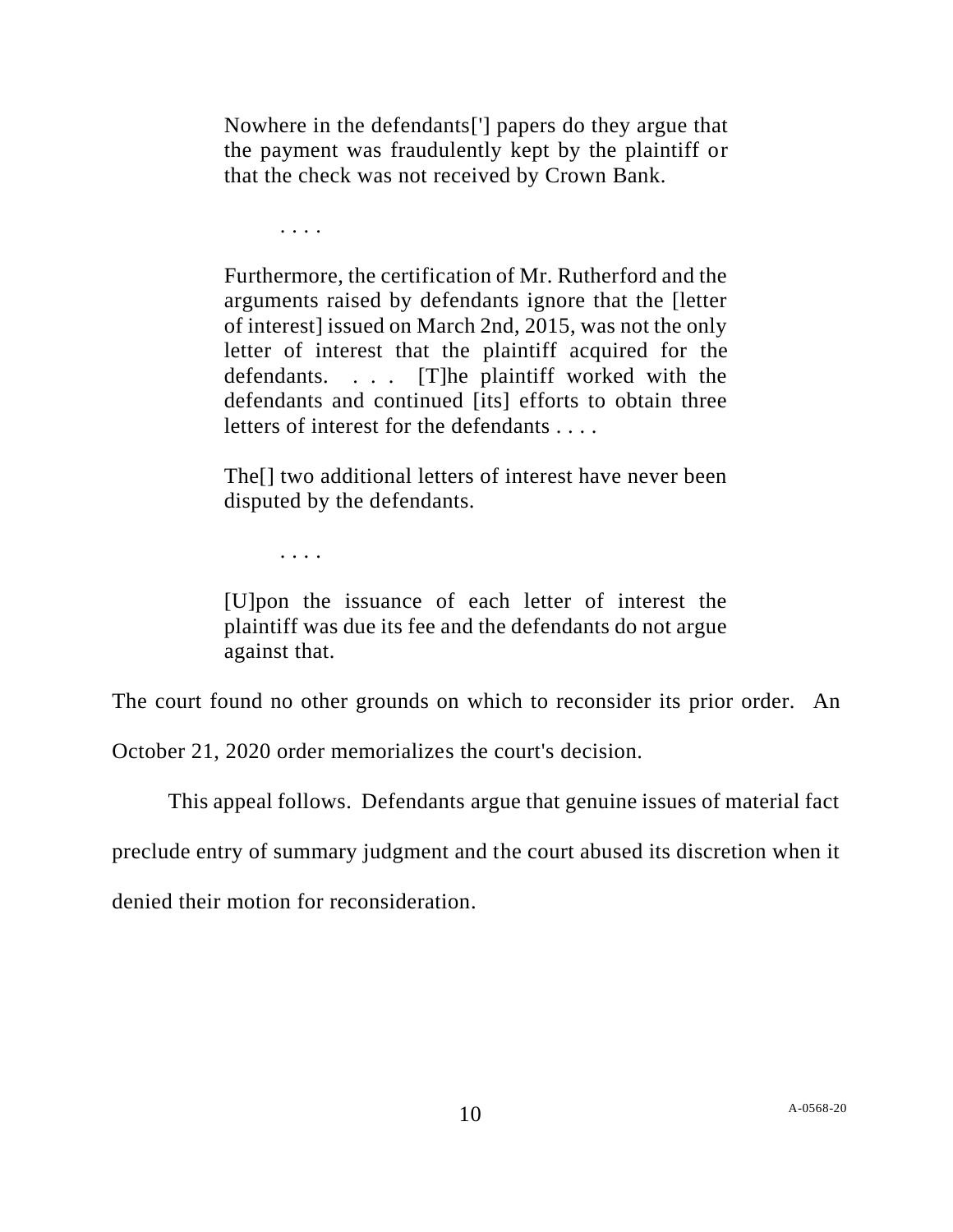We begin with the September 11, 2020 order granting summary judgment.<sup>1</sup> We review the trial court's decision granting summary judgment de novo, using "the same standard that governs trial courts in reviewing summary judgment orders." Prudential Prop. & Cas. Ins. Co. v. Boylan, 307 N.J. Super. 162, 167 (App. Div. 1998). Rule 4:46-2(c) provides that a court should grant summary judgment when "the pleadings, depositions, answers to interrogatories and admissions on file, together with the affidavits, if any, show that there is no genuine issue as to any material fact challenged and that the moving party is

<sup>&</sup>lt;sup>1</sup> In order to be considered final and appealable as of right, an order must resolve all issues as to all parties. R.  $2:2-3(a)(1)$ ; Janicky v. Point Bay Fuel, Inc., 396 N.J. Super. 545, 549-50 (App. Div. 2007). In addition to granting summary judgment, the September 11, 2020 order awards RRML reasonable attorney's fees without setting the amount of those fees. "An order is interlocutory, and not final, if it does not dispose of counsel fees issues." N.J. Mfrs. Ins. Co. v. Prestige Health Grp., LLC, 406 N.J. Super. 354, 358 (App. Div. 2009). There is no indication in the record that prior to the filing of defendants' notice of appeal, the trial court resolved RRML's demand for attorney's fees, which is based on a provision in the parties' agreement. Where a notice of appeal has been filed before final resolution of an application for attorney's fees, the party seeking fees is "obliged to move either for dismissal of the appeal, or, in the alternative, for a temporary remand to the Law Division, pursuant to Rule 2:9- 1(a), to have the undecided issues resolved." Shimm v. Toys From The Attic, Inc., 375 N.J. Super. 300, 304 (App. Div. 2005) (citation omitted). Although defendants' appeal may be dismissed as interlocutory, we exercise our discretion to grant leave to appeal from the September 12, 2020 and October 21, 2020 orders as within time.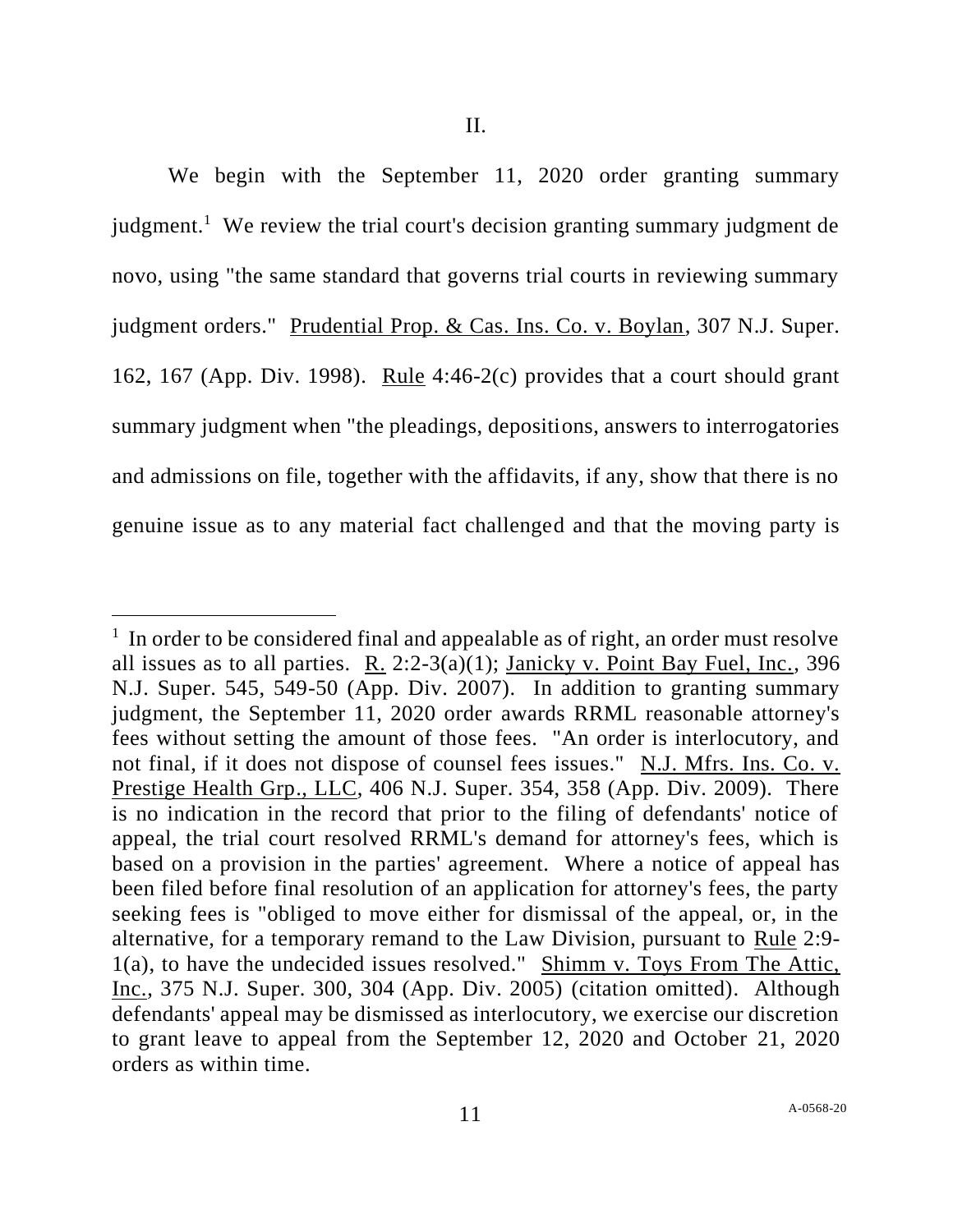entitled to a judgment or order as a matter of law." "Thus, the movant must show that there does not exist a 'genuine issue' as to a material fact and not simply one 'of an insubstantial nature'; a non-movant will be unsuccessful 'merely by pointing to any fact in dispute.'" Prudential, 307 N.J. Super. at 167 (quoting Brill v. Guardian Life Ins. Co., 142 N.J. 520, 529-30 (1995)). Our review is "based on our consideration of the evidence in the light most favorable to the parties opposing summary judgment." Brill, 142 N.J. at 523-24.

We have carefully reviewed the record and find no basis on which to reverse the September 11, 2020 order. RRML's summary judgment motion was unopposed. The motion record contains ample proof that RRML and Mount Moriah entered into a contract and that RRML fulfilled its obligation under the agreement by obtaining three letters of interest from lenders for loans in the amount sought by Mount Moriah. In addition, the moving papers contained proof that Mount Moriah acknowledged it owed RRML \$585,000, but made only \$280,000 in payments. First Episcopal's status as a guarantor of Mount Moriah's contractual obligations to RRML is plainly established in the record. All of the facts critical to RRML's claims were established by credible uncontested proof on the record before the court on the return date of RRML's motion.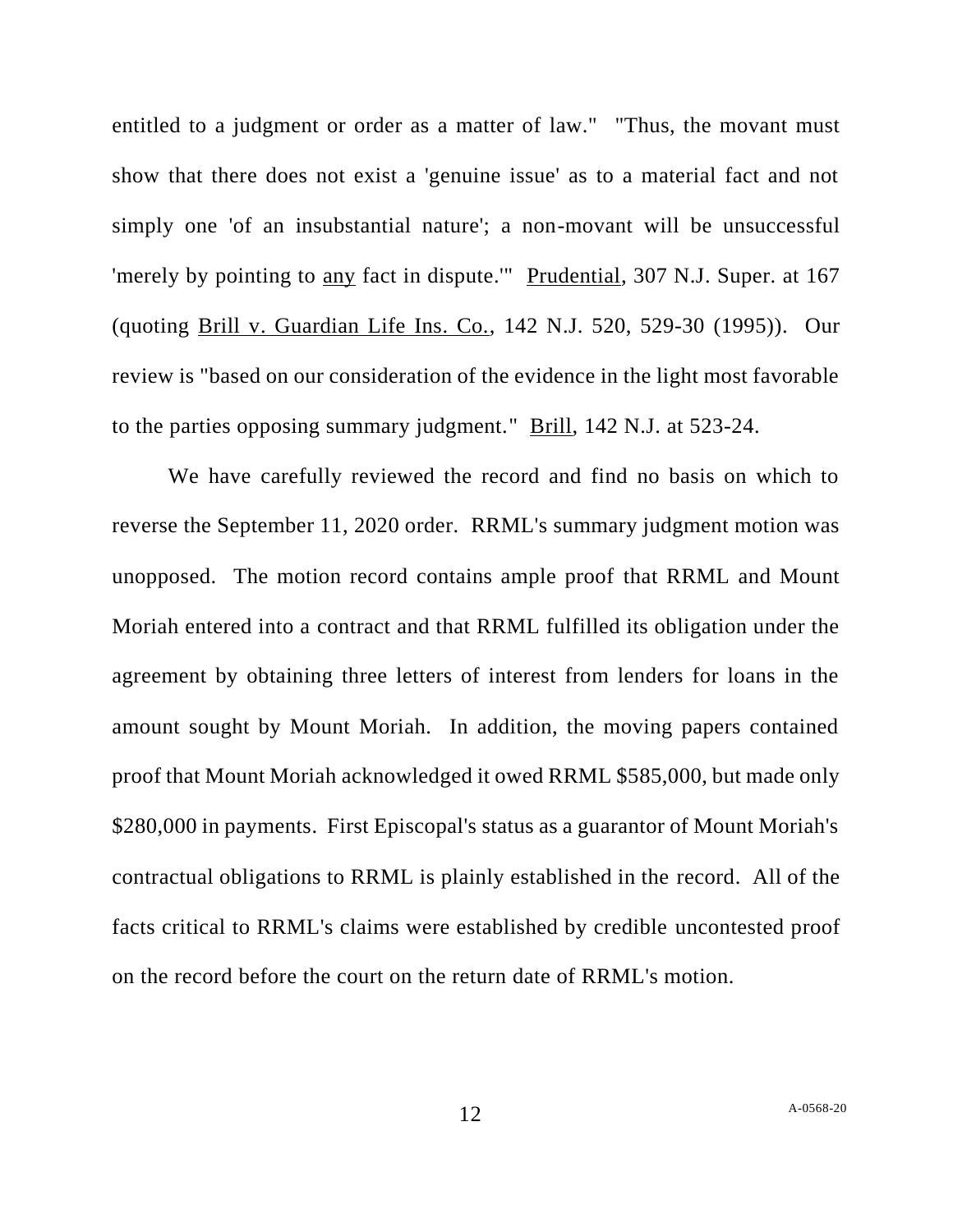It was not error for the trial court to consider RRML's summary judgment motion to be unopposed. As discussed in detail above, Blandino obtained RRML's consent for an adjournment of the return date of the summary judgment motion to September 11, 2020. Although he claims to have faxed the court a letter requesting an additional forty-five-day adjournment without RRML's consent, Blandino produced no evidence proving that claim. Even if we accept as true Blandino's representation that he faxed the letter to the trial court on August 26, 2020, the record contains no evidence that he made any attempt to confirm with the court that it had granted the additional adjournment request until September 11, 2020, the return date of the motion. It was reasonable for the trial court to conclude that counsel may not wait until the return date of a motion to determine whether the court has granted an adjournment request made without consent of the moving party.<sup>2</sup>

<sup>&</sup>lt;sup>2</sup> We note that Blandino's certification does not explain in detail his inability to file the August 26, 2020 letter through the mandatory electronic filing system. While on vacation, he apparently had sufficient access to a computer or his office staff to draft a letter on his letterhead and to print the letter so it could be faxed. Nor does Blandino explain why he or his staff did not upload the letter to the electronic filing system upon his return to New Jersey. We also note that Blandino does not certify that he faxed a copy of the August 26, 2020 letter to opposing counsel. RRML's counsel denies receipt of the letter prior to September 11, 2020.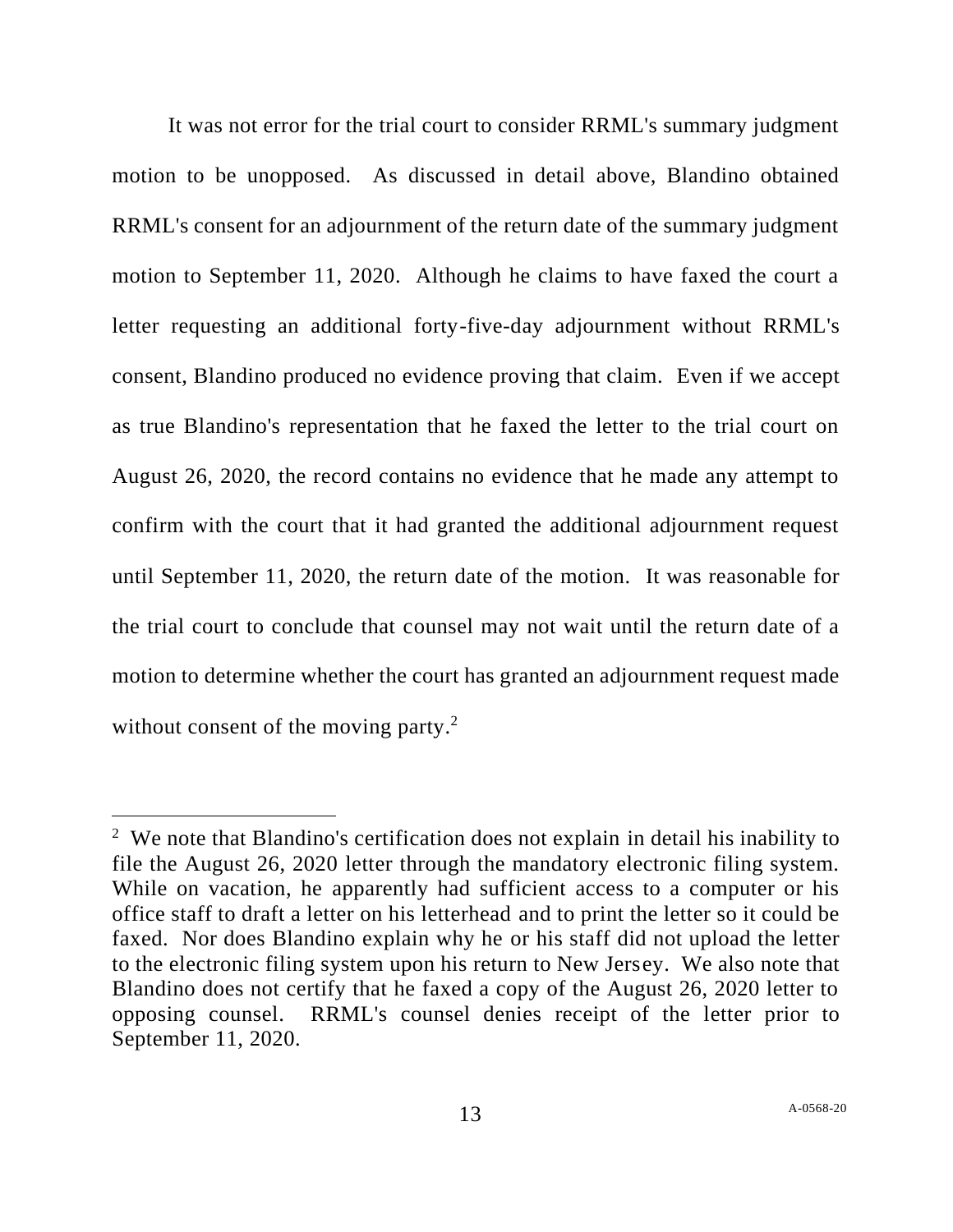Blandino certified that upon his return to New Jersey, he was notified of the death of a family member. While we are sensitive to the consequences of a family member's death, we note that Blandino does not identify his familial relationship to the deceased and the obituary attached to the motion papers does not mention Blandino as a family member. Nor does Blandino certify that he was unable to go to his office or check the court's electronic filing system to determine whether his additional adjournment request had been granted during the period between his return to New Jersey and the September 11, 2020 return date of the motion.<sup>3</sup> Given that it had not received opposition from defendants or granted a further adjournment of the motion, it was within the trial court's discretion to decide the motion as unopposed.

We also find no basis in the record to reverse the October 21, 2020 order denying defendants' motion for reconsideration. The trial court analyzed defendants' motion under <u>Rule</u> 4:49-2, which is applicable to final judgments. However, as we noted above, the September 11, 2020 order is interlocutory because it does not resolve RRML's demand for attorney's fees. In our review,

<sup>&</sup>lt;sup>3</sup> While Blandino's certification states that he was in West Virginia on vacation when he sought the additional adjournment of the motion, defendants' brief states that Blandino was out of state attending a funeral at that time. The obituary submitted with the motion indicates that funeral services for the departed person were held on September 1, 2020, in Chester, New Jersey.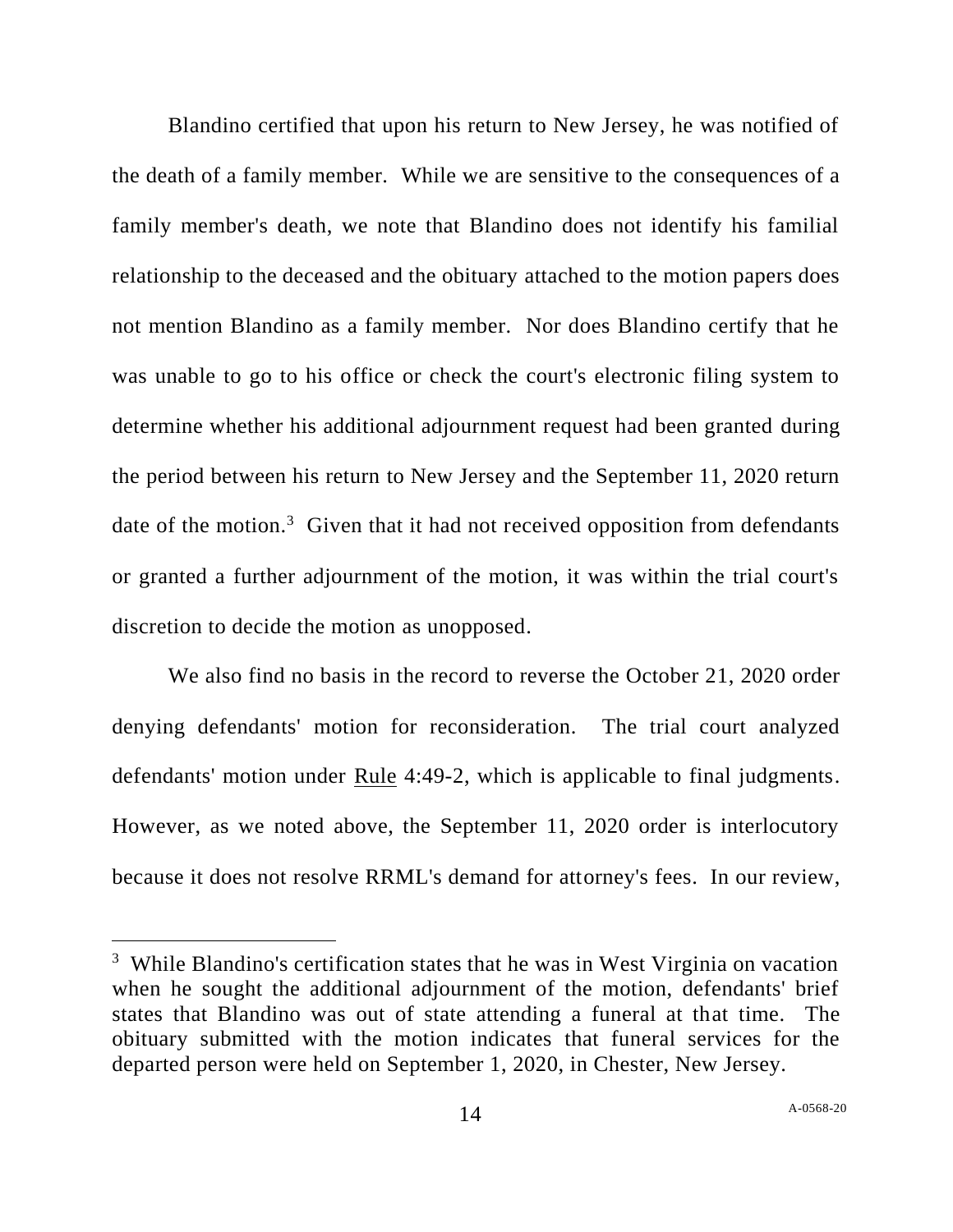we apply the standard applicable to a motion for reconsideration of an interlocutory order.

A trial court "has the inherent power, to be exercised in its sound discretion, to review, revise, reconsider and modify its interlocutory orders at any time prior to the entry of final judgment." Johnson v. Cyklop Strapping Corp., 220 N.J. Super. 250, 257 (App. Div. 1987). As Judge Pressler explained, "the strict and exacting standards of R[ule] 4:50" do "not apply to interlocutory orders entered prior to final disposition." Ibid. Nor do the limitations of Rule 4:49-2 apply to requests for relief from interlocutory orders. Sullivan v. Coverings & Installation, Inc., 403 N.J. Super. 86, 96-97 (App. Div. 2008). See also Del Vecchio v. Hemberger, 388 N.J. Super. 179, 188-89 (App. Div. 2006); Cummings v. Bahr, 295 N.J. Super. 374 (App. Div. 1996); D'Atria v. D'Atria, 242 N.J. Super. 392 (Ch. Div. 1990). We review the denial of a motion for reconsideration of an interlocutory order for an abuse of discretion. Johnson, 220 N.J. Super. at 263-64.

The trial court properly exercised its discretion when it rejected defendants' attempt to rely on the opinion expressed in the Rutherford affidavit as a basis for reconsideration. During discovery, defendants did not identify Rutherford as a person with knowledge of facts relevant to RRML's claims or as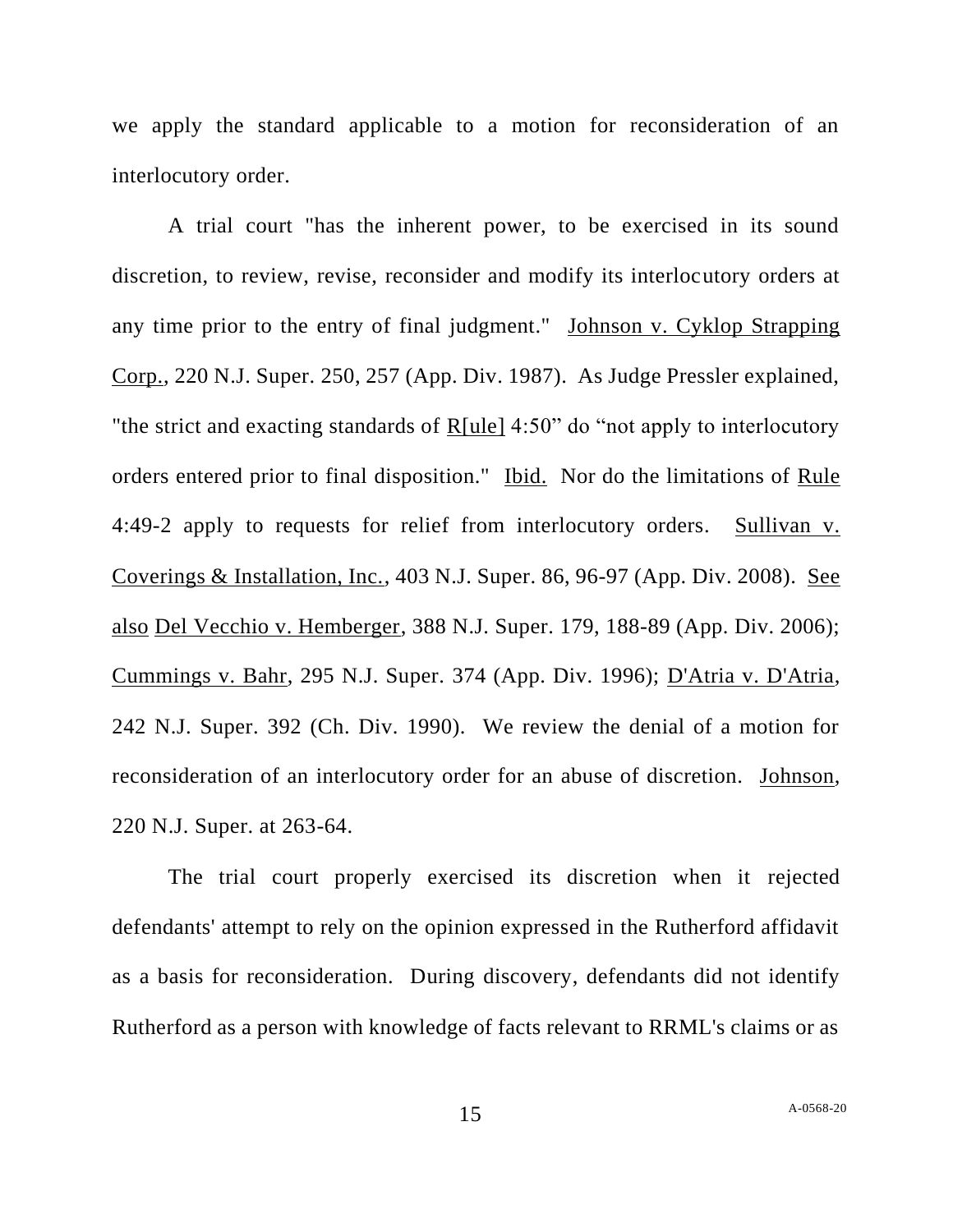an expert on which they intended to rely. In addition, prior to the motion for reconsideration, defendants had not raised the claim that the March 5, 2015 letter of interest was fraudulent. RRML had no opportunity to depose Rutherford, demand an expert report explaining his opinion, or to seek discovery from Crown Bank with respect to its practices and the authenticity of the letter of interest. Rutherford's certification also does not address the validity of the two additional letters of interest obtained by RRML on behalf of Mount Moriah, which the trial court found also entitled RRML to a fee under the agreement.

Rutherford also certified that a principal of RRML was aware that Mount Moriah was the defendant in a foreclosure action prior to execution of the agreement. Even if true, this allegation is immaterial. Rutherford does not explain why Mount Moriah signed a loan application affirmatively representing that it was not a party in a pending legal action. In addition, while the undisclosed existence of the foreclosure action resulted in the withdrawal of the March 2, 2015 letter of interest, RRML secured two additional letters of interest after disclosure of the foreclosure proceedings.

We are not persuaded by defendants' argument that the trial court erred when it implicitly rejected its arguments that a letter of interest is insufficient to entitle RRML to a fee and that RRML is not properly licensed by New York